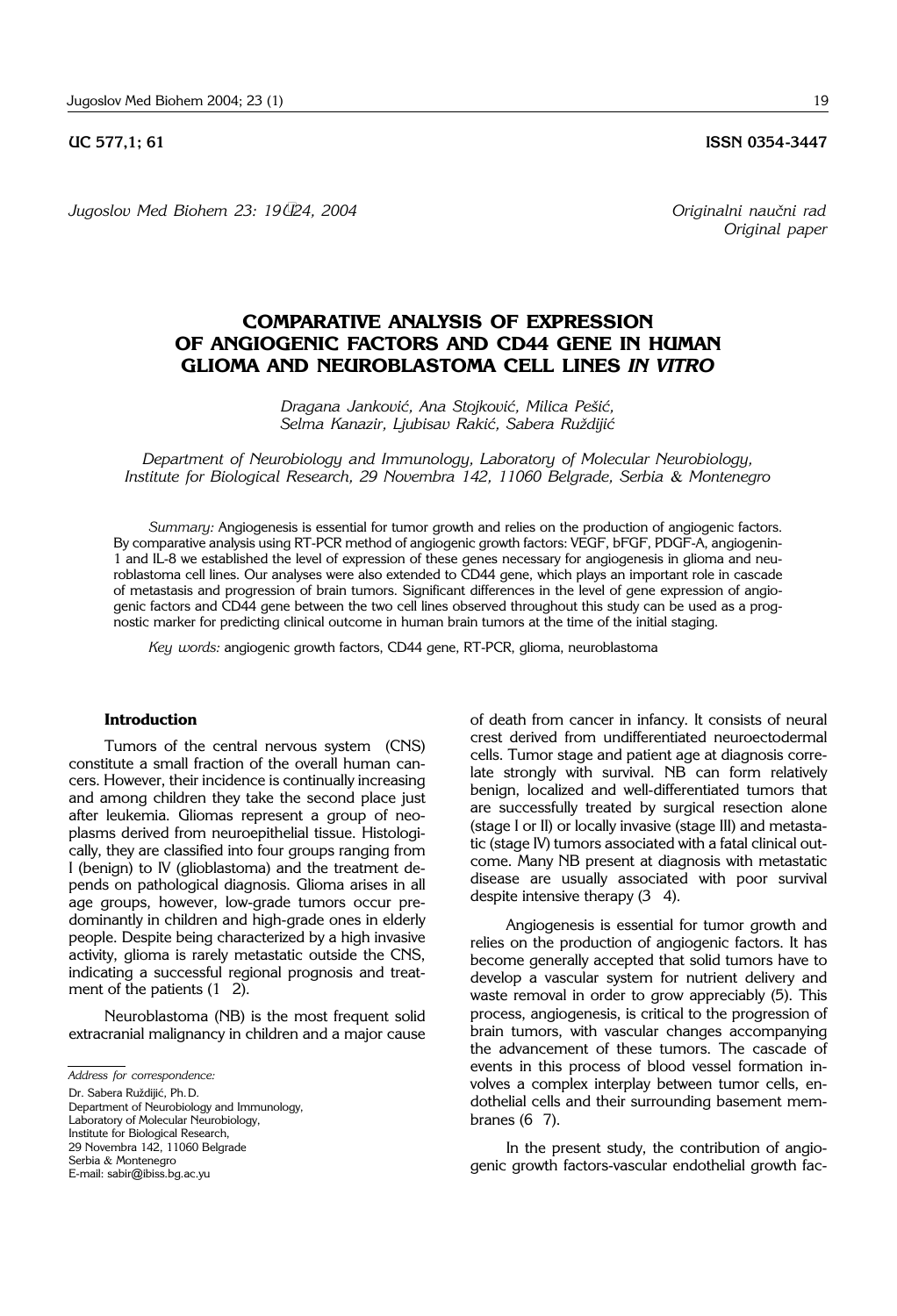tor (VEGF165), basic fibroblast growth factors (bFGF), platelet-derived growth factor-A (PDGF-A), angiogenin-1 (Ang-1) and interleucin-8 (IL-8) ' to glioma and NB was examined. These growth factors may influence glioma and NB angiogenesis by directly stimulating endothelial cell proliferation, by mediating the expression of key proteases on endothelial cells necessary for angiogenesis, or by regulating the expression of VEGF and other relevant genes. Although, the biological mechanisms that underlie the clinical variability observed in glioma and NB including tumor stage, patient age, histology, molecular markers, metastatic insemination etc., it has been shown that angiogenesis remains largely unknown in the regulation of brain tumors  $(8 \t11)$ .

In this work, we extended our analyses to demonstrate the correlation between the expression of CD44 gene and that of different angiogenic factors involved in tumor angiogenesis and development of metastatic phenotype. The cell adhesion glycoprotein CD44 is a polymorphic molecule resulting from alternative splicing. It plays an important role in cascade of metastasis and progression of human malignant tumors. The analysis of CD44 gene expression in human malignant tissues has been shown to display a strong association with striking differences between metastatic and non-metastatic prognostic value  $(12 \t14)$ .

The aim of this study was to develop a rapid method using RT-PCR for detection of different angiogenic factors and CD44 gene expression as a prognostic marker for predicting clinical outcome in human brain tumors at the time of initial staging. Moreover, the understanding of the basic mechanisms involved in brain tumor angigenesis could lead to development of angiogenesis-inhibiting factors as novel anti-tumor agents with a number of advantages over conventional chemotherapeutics.

#### **Material and Methods**

#### *Cells and culture conditions*

Human glioma cell lines U-87 MG (HTB-14) and neuroblastoma SK-N-SH (HTB-11) were obtained from American Type Culture Collection (ATCC, Rockville, U.S.A.) and only low passage cell lines were used. Both cell lines were maintained as monolayer cultures in Eagle's Minimal Essential medium with Earle's BSS and 2 mmol/L L-glutamine EMEM containing 10% fetal bovine serum (Sigma, Germany) and 1 mmol/L sodium pyruvate, 0.1 mmol/L nonessential amino acids, 1.5 g/L sodium bicarbonate (Sigma, Germany) at 37 <sup>2</sup>C and 5% CO $_2$   $\,$  95% air-atmosphere in humidified incubator. The cells harvested in trypsin/EDTA solution in PBS and double washed in PBS were ready for the isolation of total RNA.

#### *RNA isolation and reverse transcription (RT)*

Total RNA was isolated from  $5 \times 10^6$  cells by Qiagen RNAeasy total RNA preparation kit (Germany) according to the manufacturer's instruction. After purification and washing, the RNA was eluted with 50  $\mu$ L DEPC-treated water. The purity and yield of the total RNA were determined spectrophotometrically and its integrity checked by agarose gel electrophoresis.

For the synthesis of cDNAs,  $1 \mu g$  of total RNA was reverse transcribed in RT buffer (containing 50 mmol/L KCl, 10 mmol/L Tris-HCl, pH 8.3, 5 mmol/L MgCl<sub>2</sub>), 100 mmol/L DTT, 2.5  $\mu$ mol/L Oligo (dT)<sub>16</sub>, dNTPs 0.5 mmol/L each, 1 U RNase inhibitor and 2.5 U murine leukemia virus reverse transcriptase (MuLV RT) in a final volume of 10 mL (Gibco-BRL, U.S.A). The reaction cycle consisted of 1 h at 42  $2^{\circ}$ C, 10 min at 95 $^2C$  and cooling to 5 $^2C$ . The cDNAs were kept at 20 $^2$ C. To minimize errors in pipetting among the samples, master mixes of cDNA synthesis buffer containing dNTPs, RT buffer, oligo(dT), DTT and the enzymes were prepared and used for RT of all RNA samples in experiment.

#### *PCR assay*

For PCR amplification, appropriate dilutions of cDNA samples representing 100 200 ng of total RNA were mixed with PCR buffer containing 100 mmol/L dNTPs, 1.5 mmol/L MgCl<sub>2</sub>, 10  $\times$  Stoffel Buffer (containing 50 mmol/L KCl and 10 mmol/L Tris-HCl), 0.8 1  $\mu$ mol/L each of the primers and 1.25 U Stoffel *Taq* polymerase in a total volume of 25 mL (Perkin-Elmer, U.S.A).

A PCR primer pair for angiogenic growth factors and CD44 sequences obtained from Gene Bank, were used to design the primer pairs. All oligonucleotide primer pairs spanned the intron/exon splice site, ensuring that PCR products did not arise from DNA contamination present in the RNA preparations. The amplification products were normalized against the »housekeeping« gene GAPDH and cyclophilin (p1B15). The primer sequences and PCR product size are presented in *Table I* (15).

For the CD44 and IL-8 gene amplification cycle parameter was as follows:  $55 \, {}^2C$  for 8 min, 30 cycles at 94  ${}^{2}C$  for 1 min, 55  ${}^{2}C$  for 1 min, 72  ${}^{2}C$  for 1 min and the final cycle 72  $^2C$  for 8 min. For the rest of the samples: VEGF, bFGF, PDGF-A and angiogenin-1 cycle parameters in all cases were:  $94\,^2C$  for 1 min, 61  $^2C$  for 2 min and 72  $^2C$  for 2 min (30 cycles). PCRamplified products were analyzed by electrophoresis in 1.5% agarose gel. All PCRs were done at least five times. The levels of CD44 mRNA were compared and a correction was made for differences in GAPDH mRNA. The levels of angiogenic growth factors mRNAs were compared and corrected for p1B15 mRNA levels. The expression of the target gene was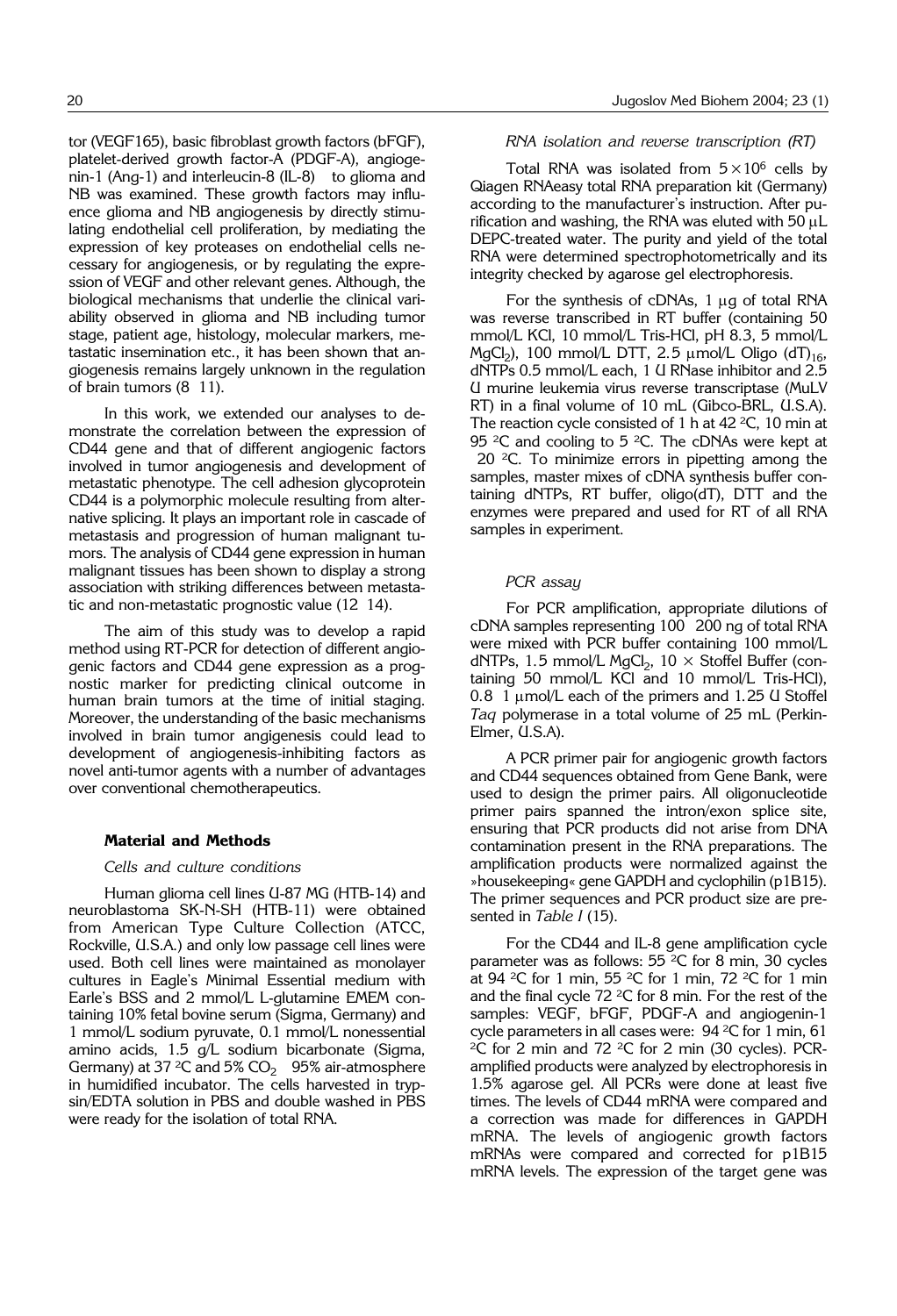| <b>cDNA</b>                        | Primer Sequence                                                  | Ta $(2C)$ | PCR product (bp) |
|------------------------------------|------------------------------------------------------------------|-----------|------------------|
| VEGF165<br>Sense<br>Antisense      | 5'-GGATGACTATCAGCGCAGCTAC-3'<br>5'-TCACCGCCTCGGCTTGTCACATC-3'    | 61        | 454              |
| Ang-1<br>Sense<br>Antisense        | 5'-CATCATGAGGAGACGGGG-3'<br>5'-TCCAAGTGGACAGGTAAGCC-3'           | 61        | 264              |
| bFGF<br>Sense<br>Antisense         | 5'-ATGGCAGCCGGGAGCATCACC-3'<br>5'-CACACACTCCTTTGATAGACACAA-3'    | 61        | 239              |
| PDGF-A<br>Sense<br>Antisense       | 5'-GAGTGAGGATTCTTTGGACACC-3'<br>5'-CTTCTTCCTGACGTATTCCACC-3'     | 61        | 322              |
| $IL-8$<br>Sense<br>Antisense       | 5'-TTGGCAGCCTTCCTGATTTC-3'<br>5'-AACTTCTCCACAACCCTCCTG-3'        | 55        | 247              |
| CD44<br>Sense<br>Antisense         | 5'-GGATCCATGAGTGGTATGGGA-3'<br>5'-GAATTCACCGACAGCACAGACAGA-3'    | 55        | 480              |
| P1B15<br>Sense<br>Antisense        | 5'-AGAAGCGCATGAGCATTGTGGAAG-3'<br>5'-TGCTCTCCTGAGCTACAGAAGGAA-3' | 61        | 159              |
| <b>GAPDH</b><br>Sense<br>Antisense | 5'-CGGAGTCAACGGATTTGGTCGTAT-3'<br>5'-AGCCTTCTCCATGGTGGTGAAGAC-3' | 55        | 306              |

|  |  | Table I Primer Sequences and Annealing Temperatures Used |  |
|--|--|----------------------------------------------------------|--|
|  |  |                                                          |  |

normalized by taking the ratio of the densitometric unit of the gene/densitometric unit of internal control, p1B15 or GAPDH. For the PCRs, relative signal intensities were calculated and the data presented as the mean SEM.

### **Results**

Since SK-N-SH and U-87 MG were shown to secrete high amounts of VEGF (16 17), we selected these tumor cell lines to study the level of expression of some angiogenic factors such as:  $VEGF<sub>165</sub>$ , bFGF, PDGF-A, IL-8 and Ang-1. In this study we also investigated CD44 gene expression to confirm their metastatic potential in tumorogensis of glioma and NB.

To determine which angiogenic factors were expressed predominantly in SK-N-SH and U-87 MG, we analyzed the expression of the angiogenic mRNA in human glioma and NB cell lines using semiquantitative RT-PCR. Representative examples of RT-PCR products were separated by agarose gel electrophoresis presented in *Figure 1*. It can be seen that mRNA of all angiogenic factors and CD44 gene in SK-N-SH and U-87 MG cell lines were detected by this method. Quantification of mRNA expression was performed by densitometric analysis of the gels and taking the ratio of target gene and housekeeping gene as internal control-normalized target gene. The results are summa-



Figure 1. Expression of VEGF165, bFGF, PDGF-A, Ang-1, IL-8 and CD44 genes in human neuroblastoma SK-N-SH (A) and glioma U-87 MG (B) cell lines. The expression of angiogenic factors and CD44 was determined by RT-PCR. Total RNA was extracted from confluent cultures as described under Materials and methods. The first strand cDNA was synthesized by reverse transcription of total cellular RNA and PCR-amplified with varying primer concentrations. RT-PCR products were subjected to electrophoresis in 1.5 % agarose gel, stained with ethidium bromide and photographed under UV light. Quantification was performed using Multi-Analyst/PC Software Image Analysis System (BIO-Rad, Gel Doc 1000). Panel A, neuroblastoma, SK-N-MC. Lanes: 1 bFGF; 2 Ang-1; 3 PDGF-A; 4 VEGF165; 5 IL-8 and 6 ' CD44. Panel B, glioma, U-87 MG. Lanes: Lanes: 1 bFGF; 2 Ang-1; 3 PDGF-A; 4 - VEGF165; 5 IL-8 and  $6$   $\overrightarrow{CD44}$ . M  $\overrightarrow{m}$  molecular size markers.

Arrows indicate the position of housekeeping genes.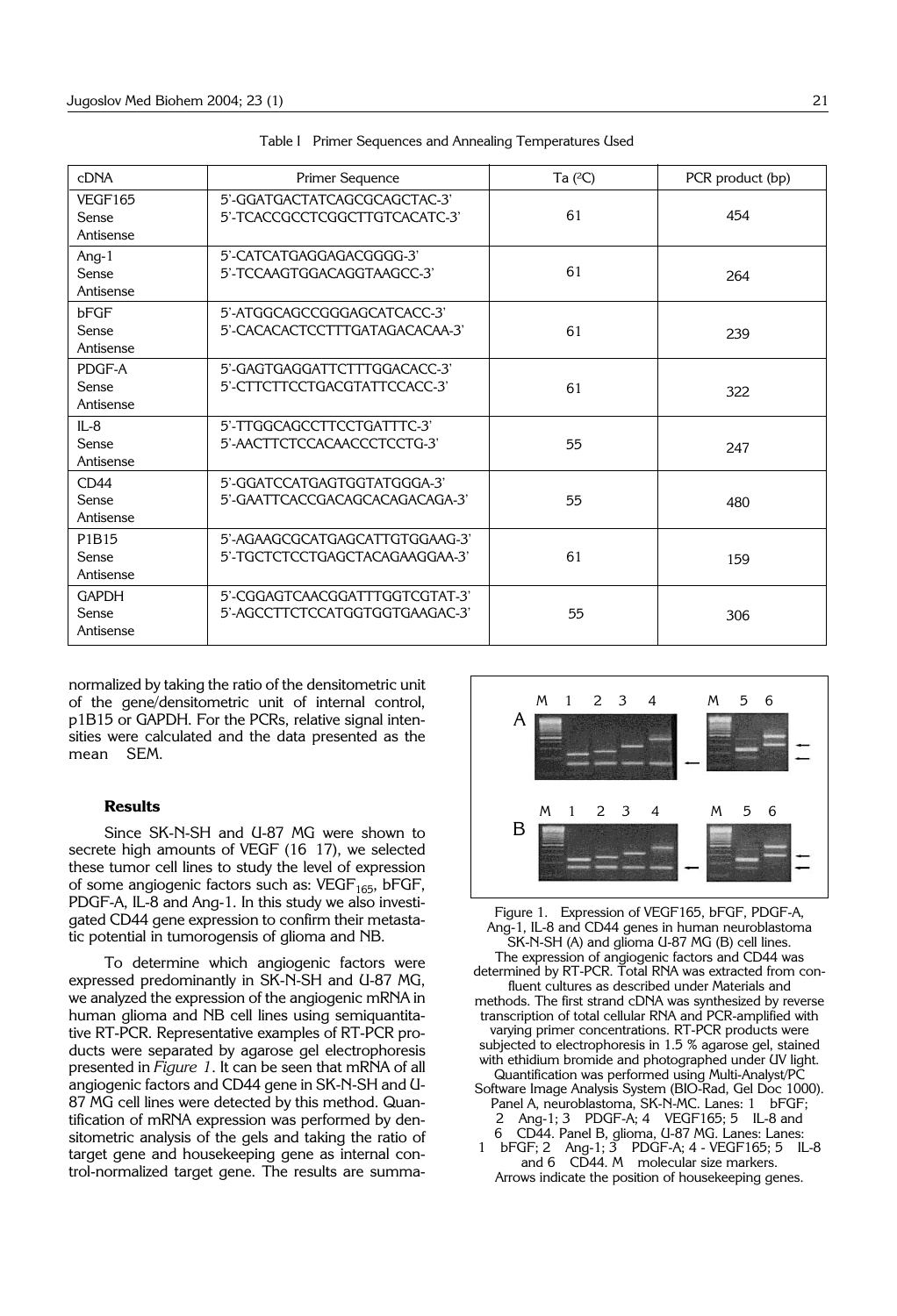|             | n | $\bar{x}$ |       | CV(%) |
|-------------|---|-----------|-------|-------|
| <b>VEGF</b> | З | ± 0.339   | 0.177 | 13%   |
| Ang-1       | 3 | ± 0.259   | 0.011 | $1\%$ |
| bFGF        | 3 | ± 0.355   | 0.146 | 14%   |
| <b>PDGF</b> | З | ± 0.404   | 0.329 | 27%   |
| $IL-8$      | 3 | ± 1.683   | 0.461 | 9%    |
| CD44        | 3 | ± 0.197   | 0.146 | 25%   |

| Table II Mean values of angiogenic factors and CD44 |
|-----------------------------------------------------|
| epression in neuroblastoma cell line SK-N-SH        |

The expression of the target gene was normalized by taking the ratio of the densitometric unit of the gene/densitometric unit of internal control, p1b15 or GAPDH.

Table III Mean values of angiogenic factors and CD44 expression in glioma cell line U-87 MG

|                                                                                                                                                                          | n | $\bar{x}$ |       | $CV(\%)$ |  |
|--------------------------------------------------------------------------------------------------------------------------------------------------------------------------|---|-----------|-------|----------|--|
| <b>VEGF</b>                                                                                                                                                              | 3 | 0.264     | 0.190 | 18%      |  |
| Ang-1                                                                                                                                                                    | З | 0.431     | 0.352 | 20%      |  |
| <b>bFGF</b>                                                                                                                                                              | 3 | 0.828     | 0.560 | 23%      |  |
| <b>PDGF</b>                                                                                                                                                              | 3 | 2.045     | 1.131 | 18%      |  |
| $IL - 8$                                                                                                                                                                 | 3 | 8.456     | 8.770 | 35%      |  |
| CD44<br>3<br>0.313<br>24%<br>0.228                                                                                                                                       |   |           |       |          |  |
| The expression of the target gene was normalized by taking the<br>ratio of the densitometric unit of the gene/densitometric unit of<br>internal control, p1b15 or GAPDH. |   |           |       |          |  |

rized in *Tables II* and *III*. As shown in *Table III*, in U-87 MG cell line VEGF<sub>165</sub>, Ang-1, bFGF, PDGF-A, IL-8 and CD44 were upregulated from 1.0 19-times more than in SK-N-SH cell line *(Table II)*. In this cell line, the most prominent level of IL-8 mRNA expression was detected. Although, the level of expression of bFGF, PDGF-a and IL-8 mRNA was also highly upregulated in SK-N-SH cell line, the difference between the two cell lines was obvious and the expression of these genes was from 3 19-fold increased in U-87 MG cell line.

## **Discussion**

Angiogenesis is essential for tumor growth and metastases formation. Numerous angiogenic factors that regulate this complex process alone or in synergy have been identified. So, VEGF, bFGF, PDGF, Ang-1, IL-8 *etc*. have been shown to induce angiogenesis in a variety of experimental models (10, 18 19).

Our results indicate that all five angiogenic factors examined here showed a broad expression pattern in human glioma and NB cell lines suggesting their involvement in angiogenesis of brain tumors (20 21). VEGF is an important angiogenic factor and endothelium-specific mitogen, which has been implicated in the neovascularization of a wide variety of tumors. It acts via a paracrine mechanism mainly through two specific receptors at the surface of endothelial cells (22-24). In our study both cell lines exhibited a significantly low VEGF mRNA expression in comparison with the other angiogenic factors. These results are in agreement with our previous report where we demonstrated that human glioma cell lines responded to EGF with a higher stimulation of VEGF secretion into the culture medium comparing to those growing in EGF-free medium (16). For this reason, we concluded that this result is in accordance with our present finding demonstrating that VEGF165 mRNA positively correlates with its protein expression as an indicator of VEGF secretion of these cells without EGF stimulation.

The results obtained throughout the present study clearly demonstrate that bFGF mRNA indicates a relatively higher level of expression (3.8-fold) comparing to VEGF mRNA in glioma cell lines as determined by RT-PCR assay. The identification bFGF mRNA in glioma cell lines tested is consistent with a recent report that increased expression of bFGF is associated with malignant progression of astrocytic tumors (25). Relative expression of bFGF, as well as the level and type of receptor expression may be key determinants of the transformed state in tumors of glial origin (1).

Angiogenin (Ang-1), the ligand for TIE-2, a receptor-like tyrosine kinase expressed in endothelial cells, seems to be important to maintain blood vessels integrity by mediating interactions between the endothelium and surrounding matrix (26). Since it stabilizes the structure of newly-formed blood vessels, it takes part in the process of angiogenesis later than VEGF. Expression levels of VEGF gene family, bFGF and Ang-1 are correlated with each other in glioma and NB tumors and besides, with a high degree of vascularization suggesting their synergistic action in tumor angiogenesis.

In the present study, we demonstrated several time higher level of expression of IL-8 and PDGF-A mRNAs in U-87 MG glioma cell lines than in SK-N-SH *in vitro*. We found that such high expression levels both of IL-8 and PDGF-A mRNAs correlated strongly with advanced stage of malignancy. Their different levels of expression in the two cell lines used in this work suggest that different signal transduction pathways are included in the regulation of angiogenesis at different levels (17).

PDGF consists of two related polypeptides ( $\alpha$ and  $\beta$ -chain) and it binds to two classes of the receptors  $\alpha$ - and  $\beta$ -receptors Endothelial cells may respond to autocrine and paracrine PDGF-B through their  $\beta$ receptors whereas the a-receptors on glioma cells proper may be activated by autocrine PDGF-A. It was originally known to be involved in the regulation of cell migration and proliferation, but more recently was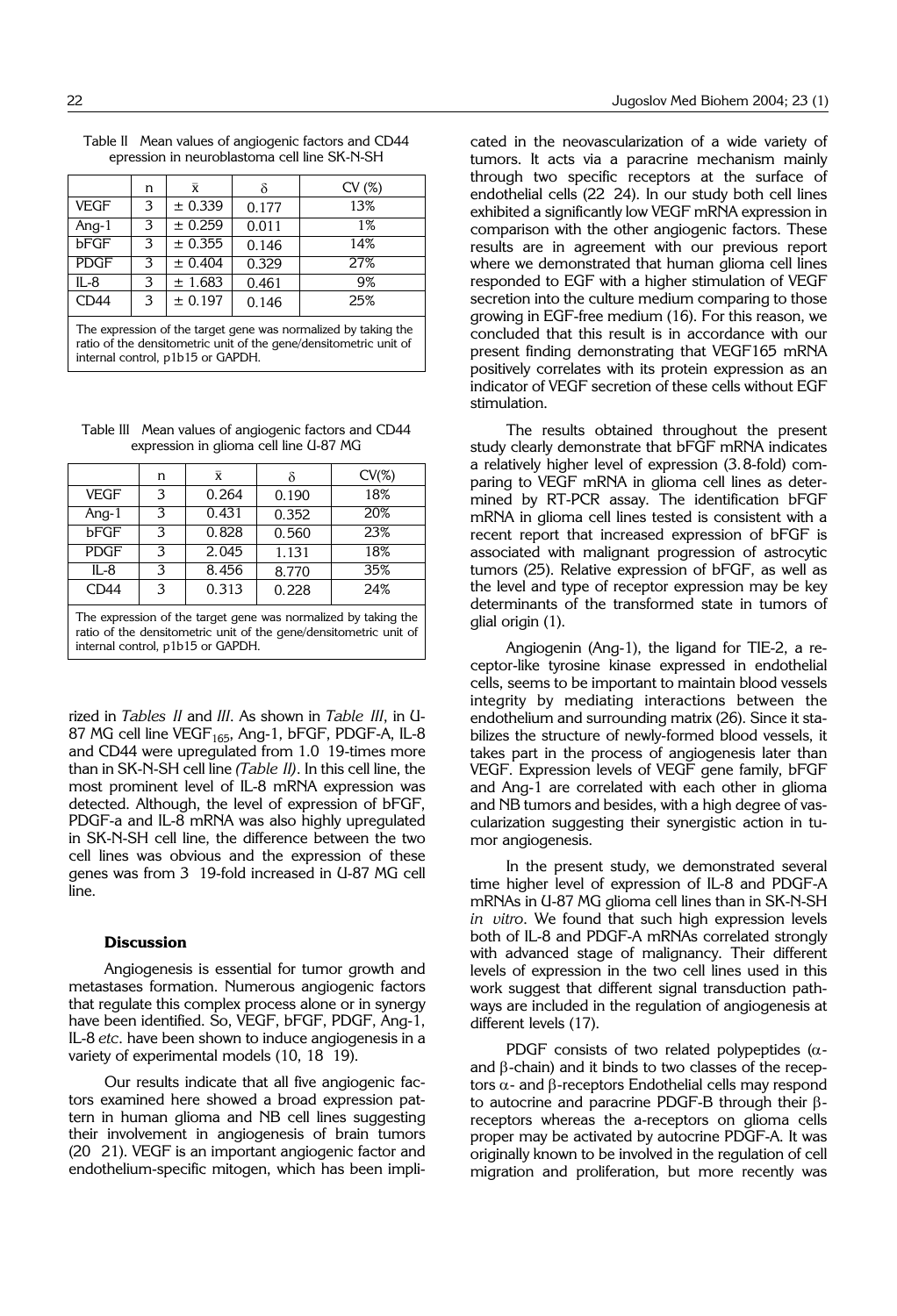reported to possess an angiogenic capability both *in vitro* and *in vivo* (27). Our results demonstrated here that the expression of PDGF-A was highly elevated in both examined cell lines, especially in glioma, suggesting that in glioma cells PFGF-A may play an angiogenic or cell migrating rather than mitogenic role.

In the present study, we found that the CD44 standard form was expressed in a relatively low level comparing to the other angiogenic factors. Moderate to low CD44 expression was detected in these two cell lines indicating that CD44 expression did not appear to be directly related to amplification and overexpression of the oncogenes, but rather to the morphological cell type and lineage (28).

In conclusion, further studies are necessary to

understand in detail biological significance of angiogenesis inhibitors and activators, which directly affect vascularity, tumor growth and metastasis. Taken together, our results suggest that several angiogenic factors play biological role in angiogenesis. They might contribute synergistically to a more aggressive angiogenic process targeting molecules for antiangiogenic therapy providing novel strategy that may be particularly useful for highly metastasic advanced stage tumors (29 30). More general antiangiogenic approaches using synthetic small molecules, to inhibit endothelial proliferation independent on angiogenic factor expression, might be more promising in brain tumors therapy.

*Acknowledgement*. ' The Ministry for Science, Technology and Development of the Republic of Serbia supported this work, research project #1641.

## UPOREDNA ANALIZA EKSPRESIJE ANGIOGENIH FAKTORA I CD44 GENA U HUMANIM ]ELIJSKIM LINIJAMA GLIOMA I NEUROBLASTOMA *IN VITRO*

*Dragana Jankovi}, Ana Stojkovi}, Milica Pe{i}, Selma Kanazir, Ljubisav Raki}, Sabera Ru`diji}*

*Odeljenje za neurobiologiju i imunologiju, Laboratorija za molekularnu neurobiologiju Institut za biolo{ka istra`ivanja* »*S. Stankovi}« 29 novembra 142, 11 060 Beograd, Srbija i Crna Gora*

Kratak sadržaj: Angiogeneza je neophodna za rast tumora i zahteva proizvodnju angiogenih trofičkih faktora koji učestvuju u tumorogenezi. Uporednom analizom angiogenih trofičkih faktora: VEGF, bFGF, PDGF-A, angiogenina-1 i IL-8 pomoću metode RT-PCR utvrdili smo nivo ekspresije ovih gena uključenih u proces angiogeneze u ćelijskim linijama glioma i neuroblastoma. Takođe smo proširili analize i na CD44 gen koji igra važnu ulogu u kaskadi nastanka i progresiji metastaza tumora mozga. Dobijeni rezultati ukazuju na značajnu razliku u nivou genske ekspresije angiogenih faktora i CD44 gena u ove dve ćelijske linije čije se poreklo razlikuje ne samo po nastanku već i po mestu rasejavnja metastaza. Rezultati bi mogli da posluže kao prognostički faktor u prekliničkim i kliničkim istraživanjima tumora mozga od inicijalnih do terminalnih stupnjeva nastanka i terapije.

Ključne reči: angiogeni faktori rasta, CD44 gen, RT-PCR, glioma, neuroblastoma, ekspresija gena

#### **References**

- 1. Rempel SA. Molecular biology of nervous system tumors. Hematol OncClin North Am 2001; 15 (6): 979 1006.
- 2. Stojiljković M, Piperski V, Dačević M, Rakić L, Ruždijić S, Kanazir S. Characterisation of 9L glioma model of the Wistar rat. J Neurooncol 2003; 63 (1): 1 7.
- 3. Westermann F, Schwab M. Genetic parameters of neuroblastomas. Cancer Lett 2002; 184 (2): 127' 47.
- 4. Bown N. Neuroblastoma tumour genetics: clinical and biological aspects. J Clin Pathol 2001; 54 (12): 897 910.
- 5. Bergers G, Benjamin LE. Tumorigenesis and the angiogenic switch. Nat Rev Cancer 2003; 3 (6): 401 10.
- 6. Fukumoto M, Takashi JA, Murai N, Tetsuya U, Kono K, Nakatsu S. Induction of apoptosis in glioma cells: an

approach to control tumor growth by blocking basic fibroblast growth factor autocrine loop. Anticancer Res 2000; 20 (6A): 4059 66.

- 7. Weinstein JL, Katzenstein HM, Cohn SL. Advances in the diagnosis and treatment of neuroblastoma. Oncologist, 2003; 8 (30): 278 92.
- 8. Ribatti D, Vacca A, Nico B, Falco DG, Montaldo G, Ponzoni M. Angiogenesis and anti-angiogenesis in neuroblastoma. Eur J Cancer 2002; 38 (6): 750'7.
- 9. Eggert A, Ikegaki N, Kwiatkowski J, Zhao H, Brodeur GM, Himelstein BP. High-level expression of angiogenic factors is associated with advanced tumor stage in human neuroblastomas. Clin Cancer Res 2000; 6 (5): 1900' 8.